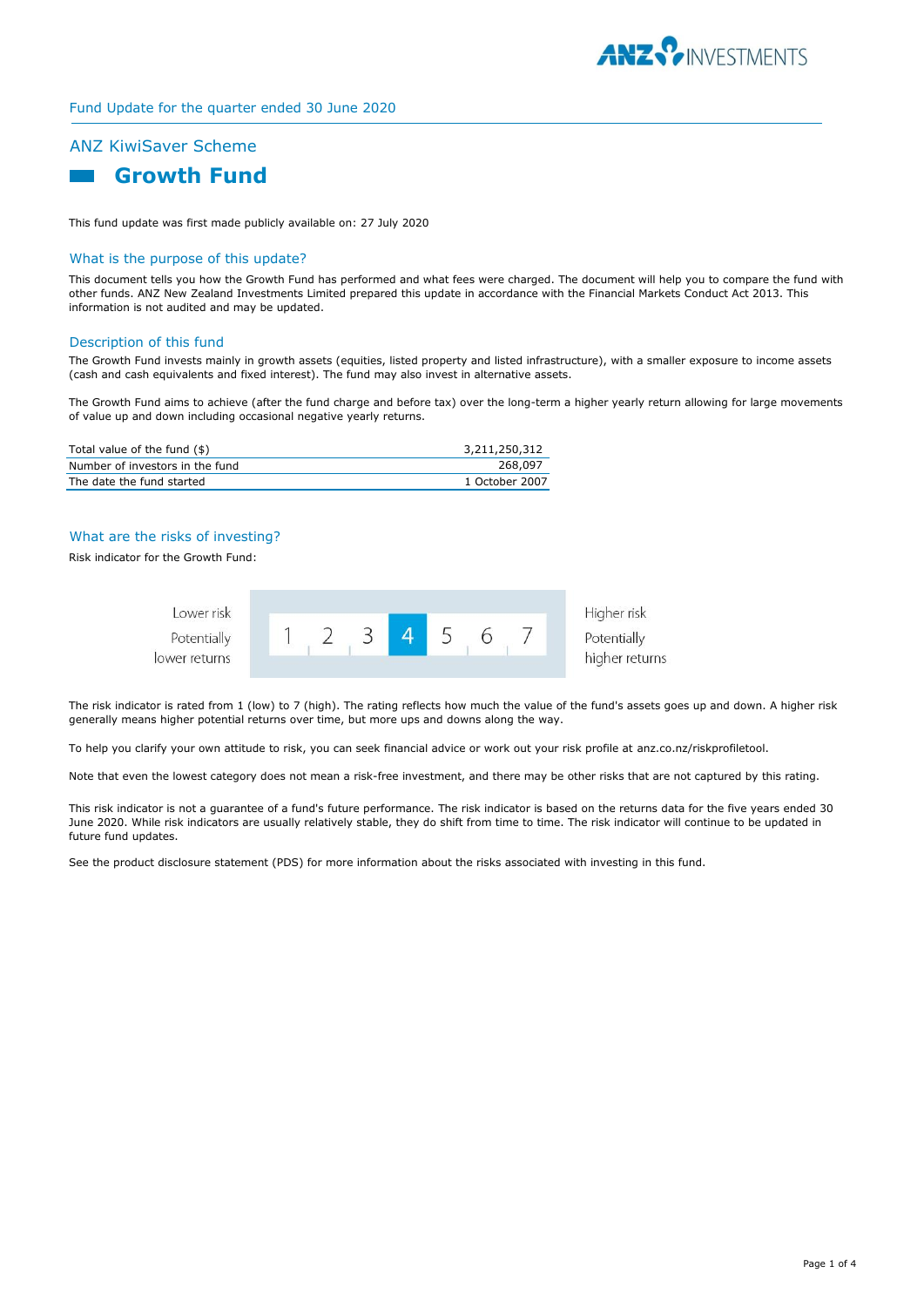# How has the fund performed?

|                                               | Average over past<br>five vears | Past vear |
|-----------------------------------------------|---------------------------------|-----------|
| Annual return                                 |                                 |           |
| (after deductions for charges and tax)        | 5.79%                           | 1.41%     |
| <b>Annual return</b>                          |                                 |           |
| (after deductions for charges but before tax) | 6.93%                           | 1.93%     |
| Market index annual return                    |                                 |           |
| (reflects no deduction for charges and tax)   | 7.93%                           | 2.88%     |

The market index annual return is calculated using the target investment mix and the indices of each asset class.

Additional information about the market index is available in the statement of investment policy and objectives on the offer register at www.disclose-register.companiesoffice.govt.nz.



#### **Annual return graph**

This shows the return after fund charges and tax for each of the last 10 years ending 31 March. The last bar shows the average annual return for the last 10 years, up to 30 June 2020.

**Important:** This does not tell you how the fund will perform in the future.

Returns in this update are after tax at the highest prescribed investor rate (PIR) of tax for an individual New Zealand resident. Your tax may be lower.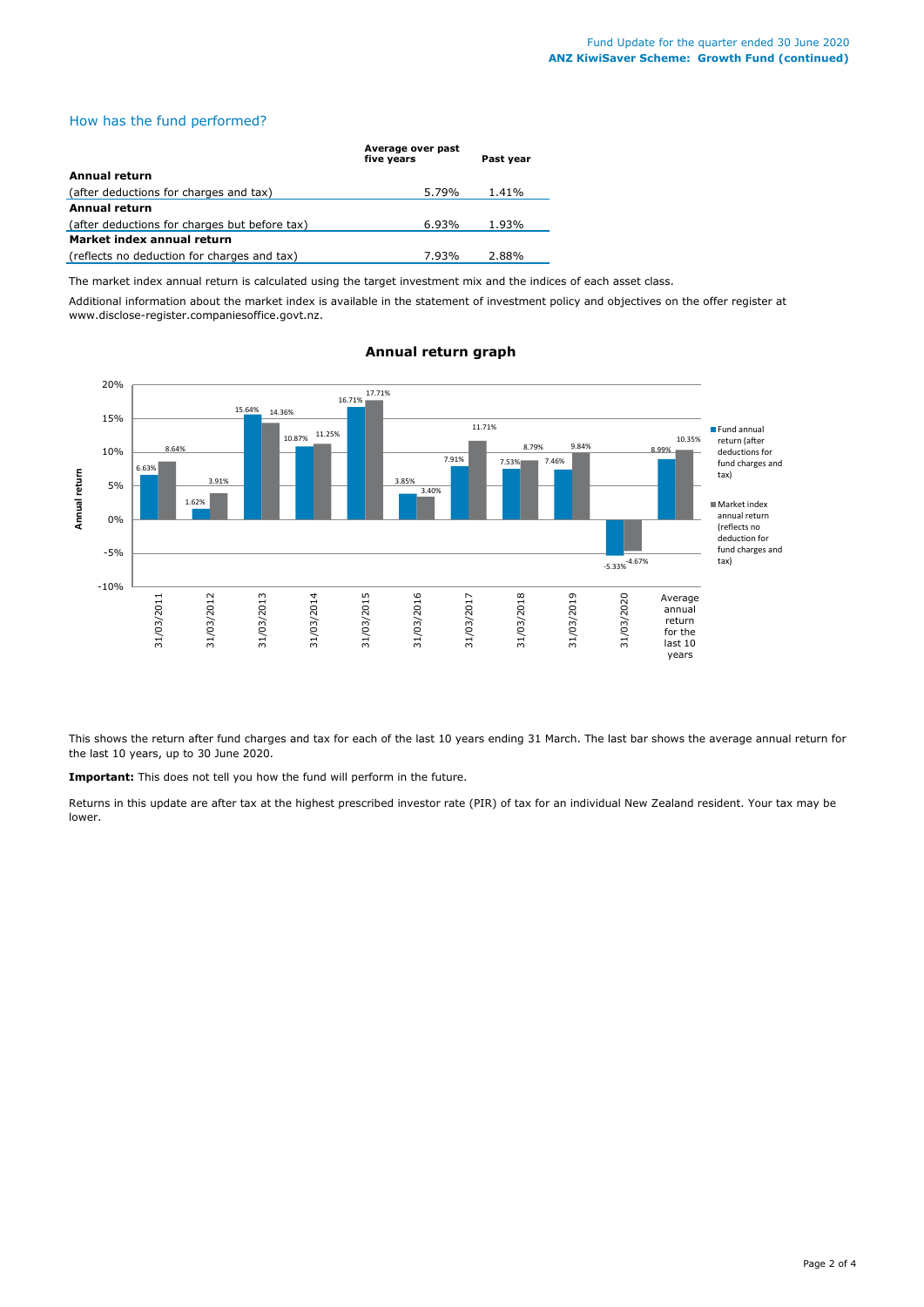#### What fees are investors charged?

Investors in the Growth Fund are charged fund charges. In the year to 31 March 2020 these were:

|                                             | % of net asset value          |
|---------------------------------------------|-------------------------------|
| Total fund charges <sup>1</sup>             | 1.06%                         |
| Which are made up of:                       |                               |
| Total management and administration charges | 1.06%                         |
| Including:                                  |                               |
| Manager's basic fee                         | 1.00%                         |
| Other management and administration charges | $0.06\%$                      |
| Total performance based fees                | $0.00\%$                      |
|                                             | Dollar amount per<br>investor |
| <b>Other charges</b>                        |                               |
| Membership Fee <sup>2</sup>                 | \$18                          |

Investors are not currently charged individual action fees for specific actions or decisions (for example, for withdrawing from or switching funds). See the PDS for more information about Scheme fees.

Small differences in fees and charges can have a big impact on your investment over the long term.

#### Example of how this applies to an investor

Sarah had \$10,000 in the fund at the start of the year and did not make any further contributions. At the end of the year, Sarah received a return after fund charges were deducted of \$141 (that is 1.41% of her inital \$10,000). Sarah also paid \$18 in other charges. This gives Sarah a total gain after tax of \$123 for the year.

#### What does the fund invest in?

# **Actual investment mix<sup>3</sup> Target investment mix<sup>3</sup>**

This shows the types of assets that the fund invests in. This shows the mix of assets that the fund generally intends to invest in.